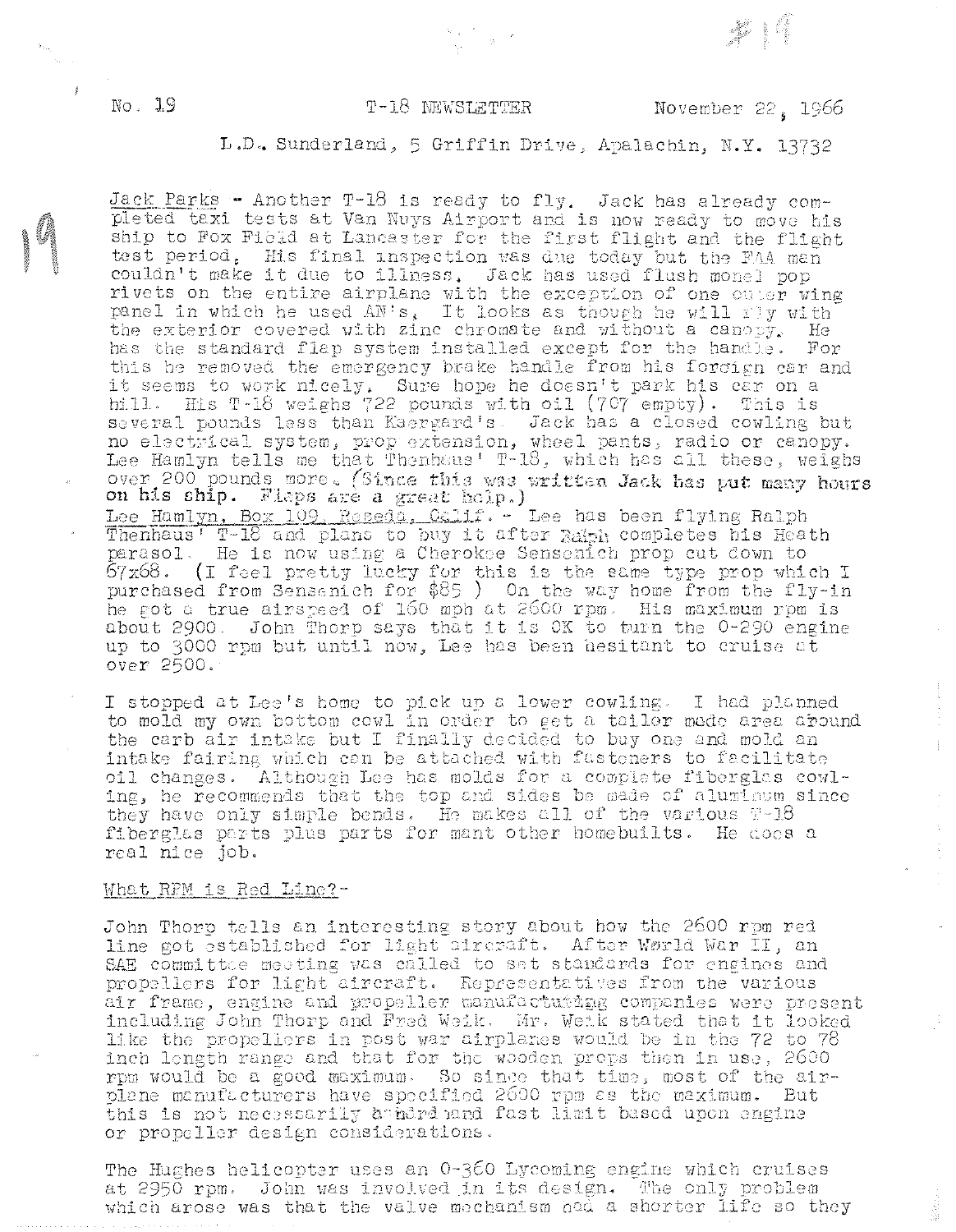# $\label{eq:2.1} \begin{array}{c} \mathbf{a}_1 \\ \mathbf{b}_2 \\ \mathbf{c}_3 \\ \mathbf{d}_4 \end{array} \qquad \begin{array}{c} \mathbf{a}_1 \\ \mathbf{b}_2 \\ \mathbf{c}_3 \\ \mathbf{c}_4 \\ \mathbf{d}_5 \\ \mathbf{d}_6 \end{array}$

# $\sim 200$  km s  $^{-1}$

 $\beta_{\rm w} \gtrsim 10$ 

 $\bar{u}$ 

# **SAM AT MORE STATE**

# 医血管内的 网络金属 医心脏 医血管 使感觉的第三人称形式 医血管囊瘤

u najelo poliv

. Also, we find that the second term is the second term of the second second second second  $\mathcal{L}^{\text{max}}_{\text{max}}$ **STATE SWITH APPEN** 

### $\begin{array}{l} \left\langle \left( \mathbf{1} \right) \right\rangle = \left\langle \mathbf{1} \right\rangle = \left\langle \left( \mathbf{1} \right) \right\rangle = \left\langle \left( \mathbf{1} \right) \right\rangle = \left\langle \left( \mathbf{1} \right) \right\rangle = \left\langle \left( \mathbf{1} \right) \right\rangle = \left\langle \left( \mathbf{1} \right) \right\rangle = \left\langle \left( \mathbf{1} \right) \right\rangle = \left\langle \left( \mathbf{1} \right) \right\rangle = \left\langle \left( \mathbf{1} \right) \right\rangle = \left\langle \left( \math$  $\alpha$  ,  $\alpha$  ,  $\alpha$

 $\begin{split} \mathcal{L}^{(1)}&=\frac{1}{2}\sum_{i=1}^{2}\left(\frac{1}{2}\sum_{j=1}^{2}\left(\frac{1}{2}\sum_{j=1}^{2}\left(\frac{1}{2}\sum_{j=1}^{2}\left(\frac{1}{2}\right)^{2}\right)\right)^{2}}\right)^{2} \mathcal{L}^{(1)}\left(\frac{1}{2}\sum_{j=1}^{2}\left(\frac{1}{2}\sum_{j=1}^{2}\left(\frac{1}{2}\sum_{j=1}^{2}\left(\frac{1}{2}\right)^{2}\right)\right)^{2} \mathcal{L}^{(1)}\left(\frac{1}{2}\sum_{j=1}^{2}\left$  $\label{eq:2} \frac{1}{\sqrt{2}}\sum_{i=1}^n\frac{1}{\sqrt{2}}\left(\frac{1}{\sqrt{2}}\sum_{i=1}^n\frac{1}{\sqrt{2}}\right)^2\left(\frac{1}{\sqrt{2}}\sum_{i=1}^n\frac{1}{\sqrt{2}}\right)^2.$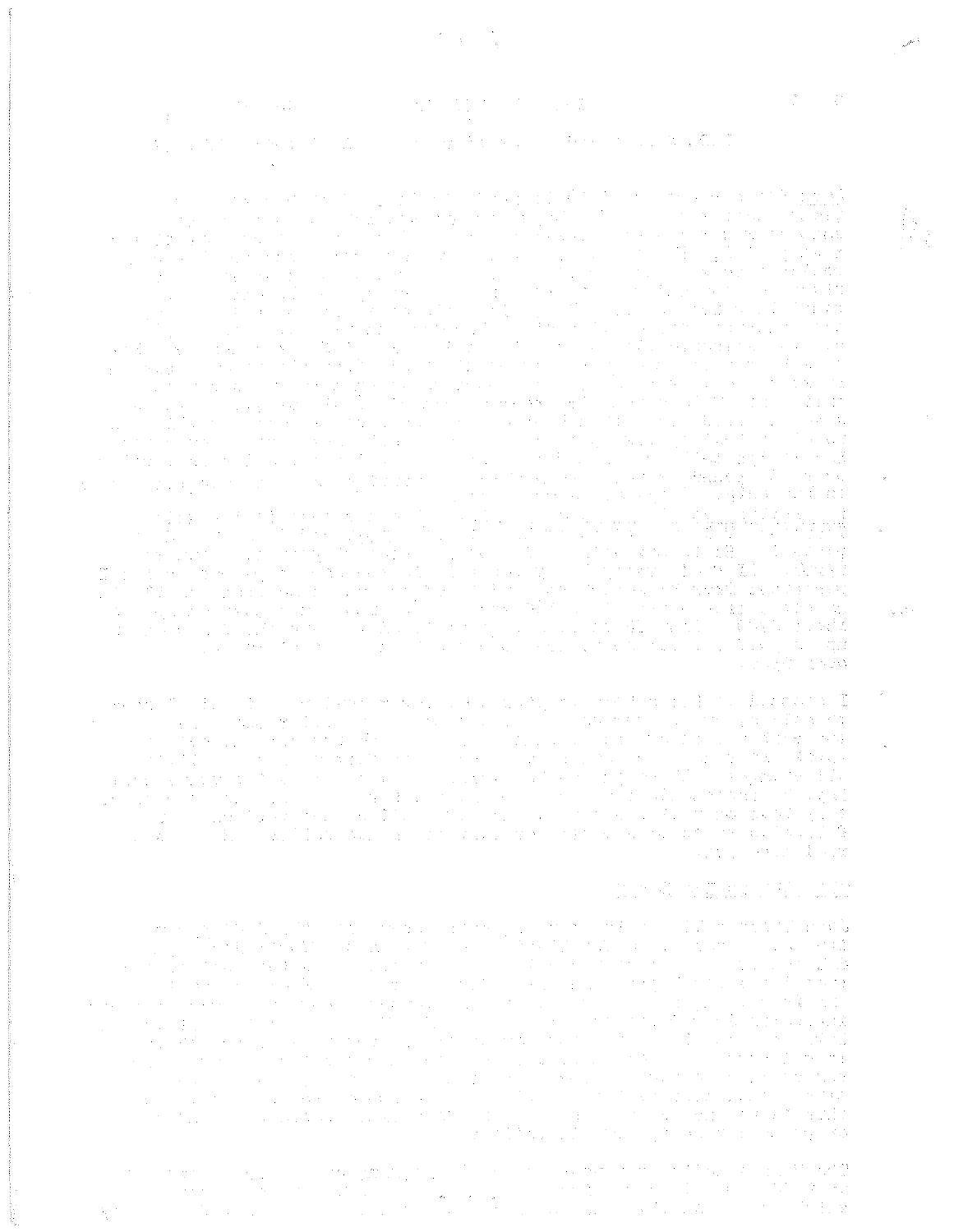had specially hardened cam shafts and lifters installed John thinks the 0-290 series engines con be turned at cruise speeds up to 2800 rpm without adverse effects.

You have heard that propeller tip speeds cannot exceed the speed of sound and that this limits maximum rpm. The speed of sound at sea level is 1100 feet per se ond, but you shouldn't attain tip speeds this high. A wooden propeller shouldn't exceed 800 fps and a metal propeller 1050 fps. A 68 inch long propeller turning 3100 rpm has a tip speed of 1000 fps. The best maximum tip speed depends somewhat on blade pitch. So for T-18 length propellers, you can cruise at up  $t$ o 2800 r $pn$ .

How do you determine the 75% power point for your airplane? Power var varies roughly as the cube root of rpm. So to determine the 75% power point, first determine the maximum level flight rpm for all given temperature and altitude. Your engine is delivering its maximum horsepower for that set of conditions but you don't know what it is (or don't need to know). Now, reduce rom by 10% and you are obtaining 75% of the original marimum power. If you assume a maximum of 2900, the 75% point is 2610 rpm.

Brake Lines = Brake lines running from the fuselage to the wheels should be made of  $1/4$ <sup>n</sup> stainless steel rather than aluminum. The tubing should enter the fusclage through a  $3/8$ <sup>r</sup> hole in the  $3/4$ <sup>n</sup> angle about 2" aft of the firewall. The tubing should be protected by a 1" piece of Teflon sleeving where it passes through the angle. The tubing should be connected to the master cylinder with a flexible hose having a generous loop to allow bending

Spinners - John Tonzer, 6658 Jumilla Avenue, Canoga Park, Calif<sup>ty:</sup> still can obtain spinners for \$45 each. John does not make any money on the deal. He is willing to do you T 18 builders a favor: by packing and shipping these spinners which he obtains at a local shop. It is a really good deal so don't pass it up. There is no other source and you couldn't make or buy one for many times this gramounts: Send wchecks to John directly. If you aren't in a hurry, tell him so he doesn't have to pack 50 spinners all at once while he is trying to finish his T-18.

se verificante a considerada e a contra a forma do forma do f Ralph Thenhaus attached his first spinner with flush head screws in countrisumk holes. This proved to be a poor arrangement for the scrow holes all enlarged and the spinner had to be scrapped. Lee, Hamlyn has installed another one with ordinary cap serews and they seem to be holding up well. He highly recommends this arrangement. You can't dimple the spinner since it wouldn't fit over the bulkheads.

Carpuretor Air Scoops - John Thorp gave me some pointers on air scoops. I am using a standard TriPacer type carb heat box and air filter and wanted to know how to shape the cir inlet for it. Two things are important. First, the scoop should have a generous (at least 1 inch) lower lip extending forward of the filter to help deflect the air into it. This is expecially important with filters which slope back sharply like mine. Second, the inlet hole in the  $\label{eq:2} \mathcal{L}_{\text{max}} = \frac{1}{\sqrt{2}} \sum_{i=1}^{N} \mathcal{L}_{\text{max}} \left( \frac{1}{\sqrt{2}} \right)$ 计可变 医血管 计自动信息 医心包 医心包 医心包 医心包膜炎

. We have a finite set of the set of the set of  $\mathcal{A}$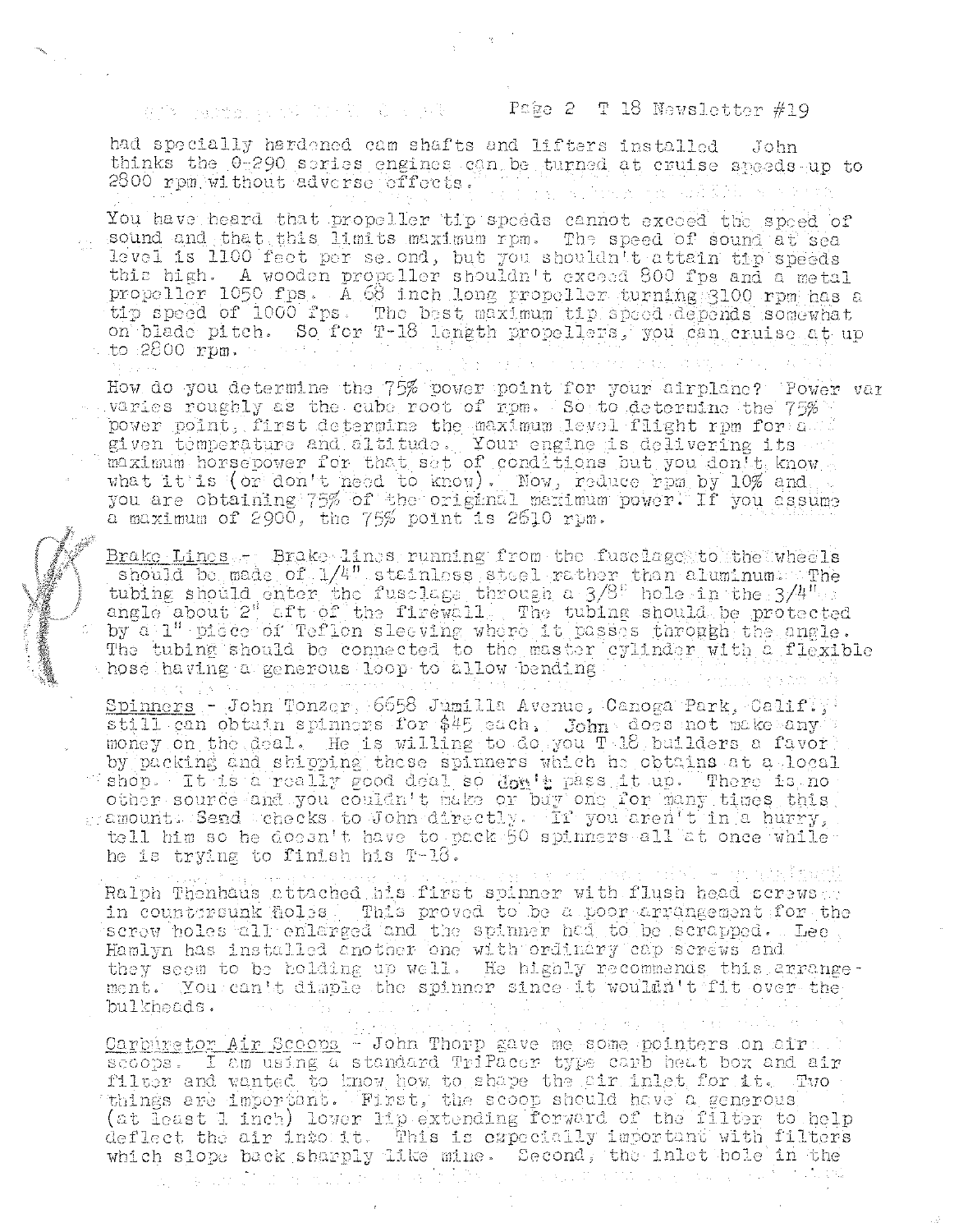# Page 3 T-18 Newsletter  $#19$

air secop should be only about half as large as the filter. This gives a diffusing action at the inlet and reduces the velocity of the air at the filter. Thus, less dirt particles enter the inlet since it is smaller, and since their velocity is lower at the filter they will not penetrate as deeply.

**RUPLED BILL AND ADDING** 

Carburetor Heat Muffs - The drop in rpm experienced when carb heat is applied is due primarily to the restrictive action of the carb heat system rather than due to an increase in inlet air temperature. These passages are never really big enough so make your heat muff and ducting as large as practical. To improve the heat transfer, wrap a steel spring tightly around the exhaust pipe inside the muff. The muff is made from two steel ends and an aluminum wrap-around jacket. Only one end needs to be welded to the exhaust pipe. If the other end is free to meve, it will cause less stress on the muff during the dissimilar expansion and contraction of the steel and aluminum.

mird when earb heat Sound-proofing - It is impertant to filter out both low and high frequency noise but no single sound-proofing material is available to cover the whole spectrum. So it is necessary to use two types. For high frequency filtering, use 3M acoustic tape which is aluminum backed. It comes in 6 wide rolls. It is quite expensive and is available directly from the 3M company. The smallest size roll may do many airplanes, so a joint order with your friends will help. Put the 6" tape on the inside of all cookpit skins including above the tank. A double cross layer should be used on the firewall and floor. Add a 1' laver of spun glass insulation to this to filter out low frequencies. The firewall should have a double layer of the l-inch glass. John knows of no sure-fire way to get the glass insulation to stay attached. He usually resorts to mechanical means like small screws and large washers.

Upholstery - John says he is no expert on upholstery and would like to see one of you builders come up with a good light-weight design including a means for attaching the paneling as well as a good seat design. All suggestions will be appreciated.

Zip Codes - I am still missing the majority of map codes. I bear rumers that the post office is going to start charging the addressee extra when no zip is included so please send me your zip if it isn't on this newsletter.

Very dens maiss bund on group of the Plans - There are many sets of plans floating around for which John has not been paid the full purchase price. If you have a set of used plans, be sure you have the original owner notify John of the sale. Otherwise you won't receive additional prints as they come out. Also, if you are receiving this newsletter but have sold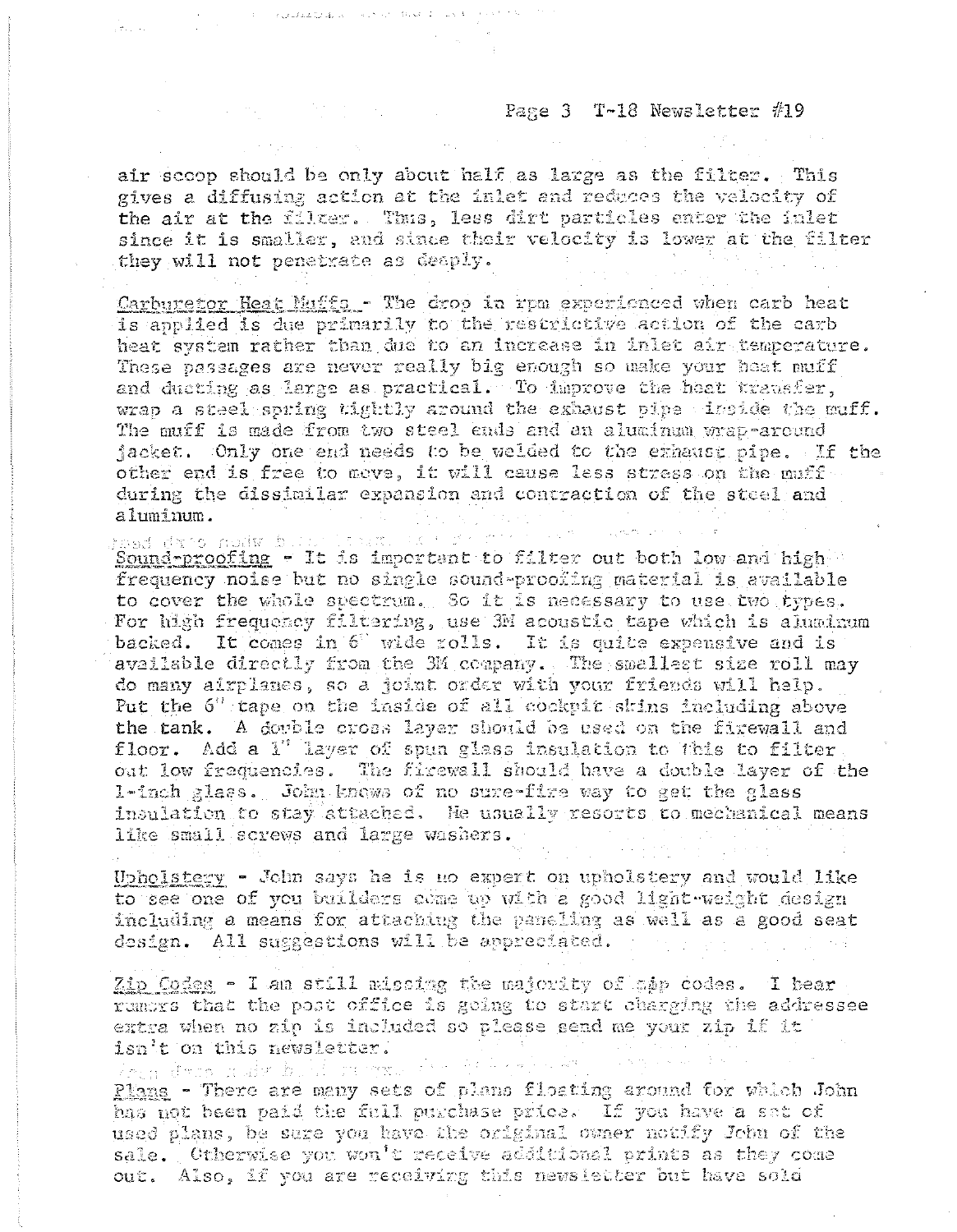# Page  $4$  T-18 Newsletter  $\#19$

s a cathrachd Brans an Chillip tha a

da bre pof tame illo ettanbrado popa

your plans, please notify me of the new owner's name and address and plans number.

Oil Coolers - John is convineed that the cil cooler should be mounted in the cowling nose piece and directly attached to it. This will keep the oil temp about 20 degrees lower than with the cooler mounted on the rear cylinder baffle. Also, the connecting hoses are much shorter. mate and and bestime

# MORE ON ENGINES

Crankshafts - There have been some questions about the strength of the Ground Power Units (0-2006) crankshafts. John Thorp says that<br>there were some early reports of crankshaft flange failures, but that if the prop shaft extension has a good tight fit there will be no problems. The GPU shaft is OK.

Carburetor Air Intake - Some T-18 ers at the Rockford Fly-in asked about putting the intake for the carburetor up in the cylinder air inlet slot so as to make a more streamline, tighter fitting cowl, (one Piper model does this). John advised against this because the induction pressure drop will be too great and you won't be able to get full power. It is best to have as short a path as possible from the intake to the carburetor. Some airplanes (like the new Mooney) even go so far as to have an air filter bypass to use when flying up high where there's no dust and dirf. This gives the lowest possible pressure drop. Johns says that with his filter design using an automotive carburetor filter (for 233 Chevrolets) the pressure drop is so very low that a bypass would give no advantage.

Oil Pressure - Some GPU engines will provide too low a value of cil pressure even though all bearings, etc., are within tolerance. This is probably because the pressure relief mechanism is set too low. This can not be corrected by replacing the spring with a stronger one. The problem lies in the cage that the pressure relief ball seats in. In some of these cases the holes are larger than standard for adveratt. Remove the cage and replace it and the pressure should fall in the correct range.

Exhaust System - Most builders have been having trouble getting stainless steel for exhaust systems. John says that regular automotive low carbon steel exhausts are OK and will last quite well. The wardery of bends available is much greater too.

A cross-over exhaust system will give about 100 rpm increase because of the reduced exhaust back pressure. A cross-over system has front cylinder exhausts tied together in one exhaust pipe and back cylinders on the other exhaust pipt (see drawing 5548).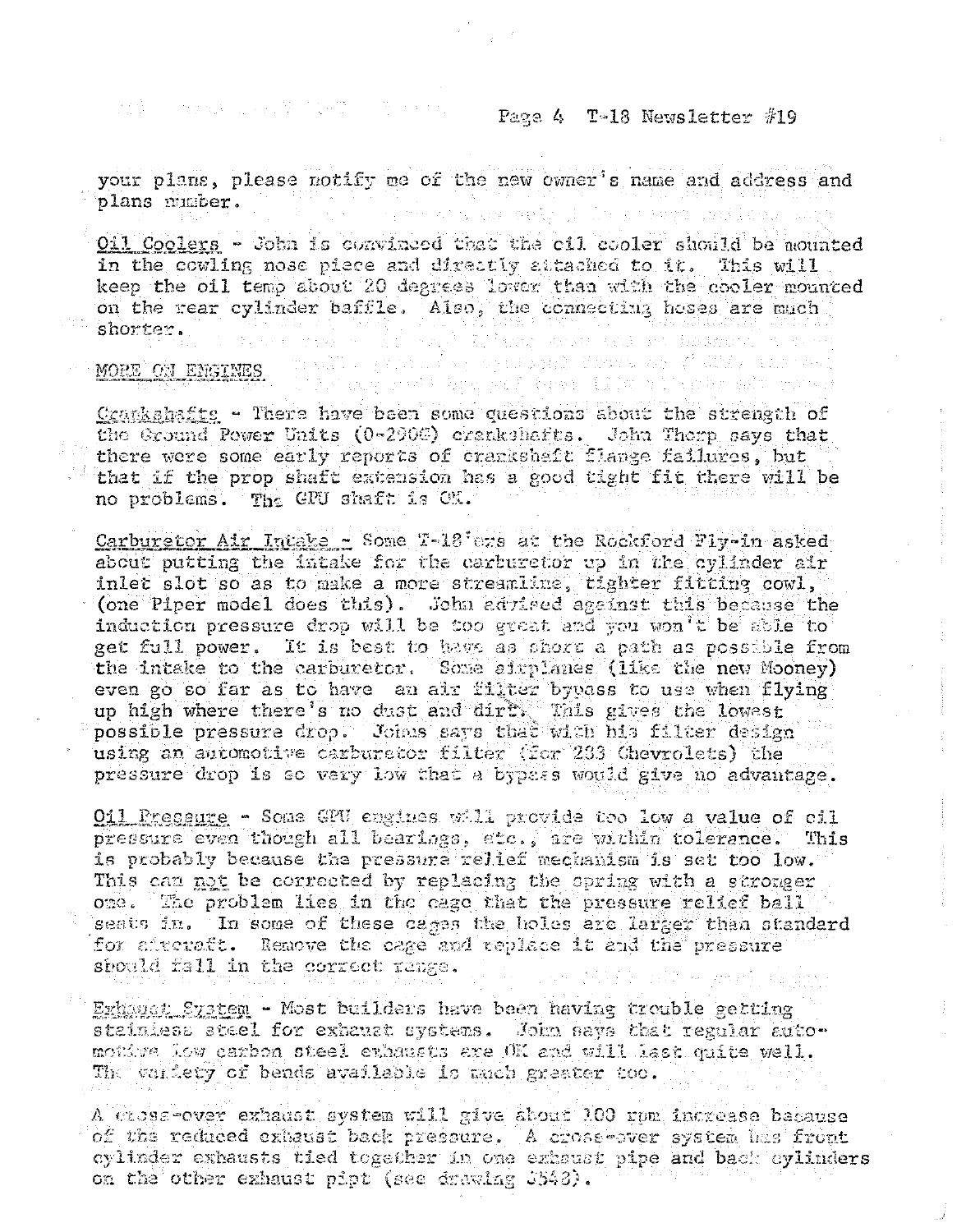Page 5 T-13 Newsletter #19

Cowling - Be sure to have enough outlet area for best climb speed. Since the best climb for the T-13 is greater than 100 mph an ejector type cooling system will give no advantages and is nore complex. (At 100 mph at sea level the ram air provides about  $5'$  of pressure.)

a de la completa de portante de la completa de

Static Pressure Port - John says that there is no point on the fuselage which will provide reliable static pressure throughout the flight conditions. If you want to have your pilot and static pressure probes mounted on the wing you'll have to go out about 2 chord lengths (100") to avoid fuselage proximity effects. Af it is mounted under the wing it will read low and then you will need to add a flare ahead of the static line compensate correctly.

The best place is to mount the pilot and static probes on the vertical fin (about 15" up). This gets the probes above the prop-wash for all flight conditions down to about 50 mph where it hits a drop off.

Rudder Bearings - Some people have suggested that nylon be used instead of Micarta for the rudder bearings. John Thorp says that micarta (which he recommends) is a little harder to machine but Nylon is harder to lubricate --- you can't load it up with graphite. Micarta is the best overall.

Welding - The question was raised about how you can tell if heliarc parts are good. John's comment, If it isn't cracked its good, if it is it's no good. The cracking occurs during the temperature stress during welding. To minimize this risk preheat (and sometimes post heat) is advisable. A torch (gas welding) is dirty and costs more but it does provide preheat and post heat. As a result it is less risky for cracking.

Use low carbon steel welding rod for all welding techniques. High alloy welding rods are more tempermental.

Engine Bearings - The bearings for the 0290G and the 0290D are the same parts and have the same part numbers. Therefore, if you can buy bearings for the 0290G you will save money.

Vacuum Pump - The 0290G has an accessory pad for mounting a vacuum pump so that if the adapter and gear train are available you can have an engine drive vaccum system.

Repoving the Engine Flange - John says that the flange on the front of the 0290C can be removed by using a little elbow grease. The way he approaches it is to bandsaw off the upper lip with the case open and then drill 4" holes around the flange and knock it off. He even takes a hand axe to it! A little filing is then recuired to smooth. up the job to professional standards. (Others have removed this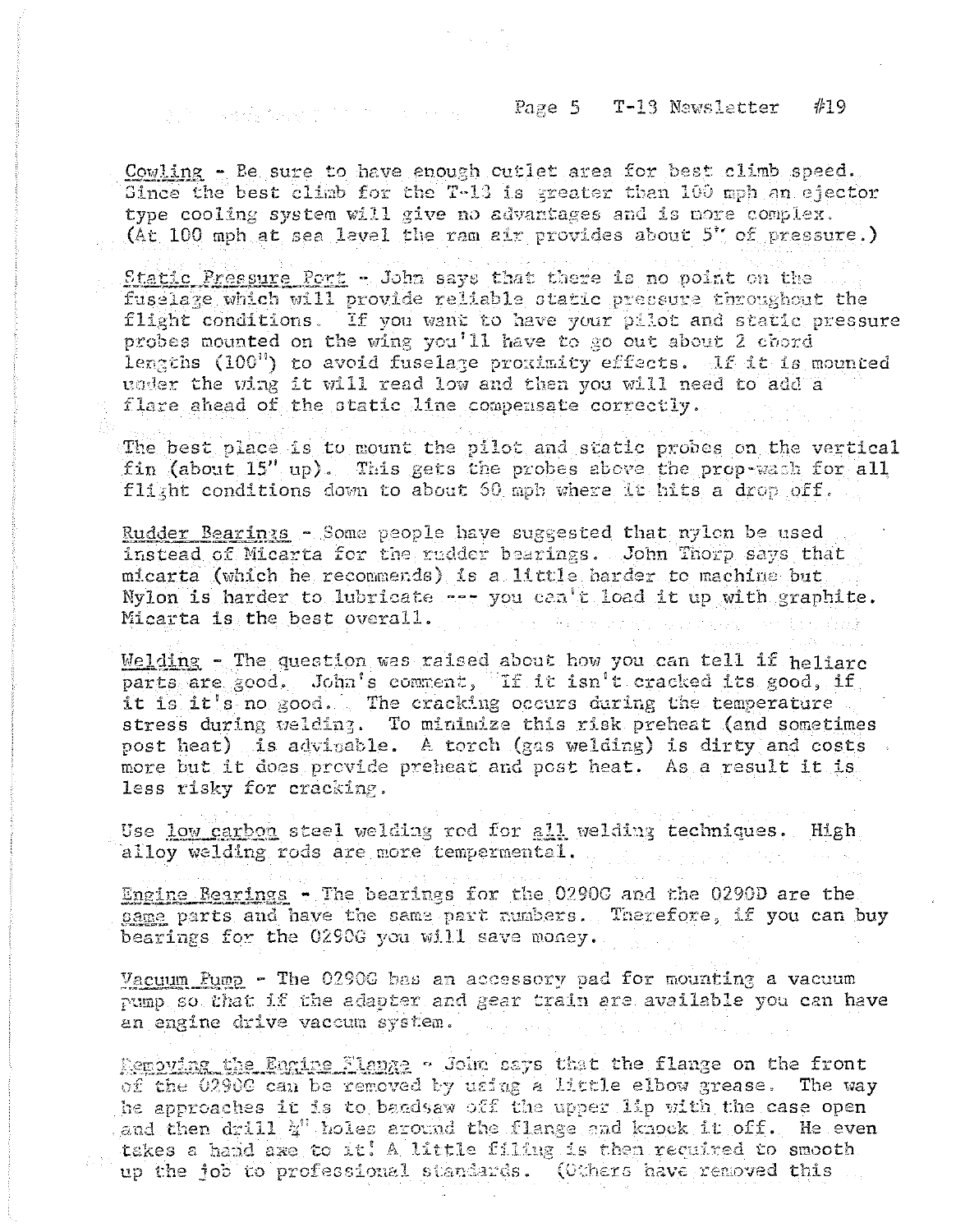### $Paze<sub>0</sub>$  $T-13$  Newsletter  $#19$

flange while the engine was still together but using basically the same technique.)

Material Source - Just spent an interesting visit at Spencer Aircraft. 3410 Dallas Avenue, South, Seattle, Washington, 93102. They are an aircraft surplus supply house who handle many goodies usable on homebuilts. They also give good discounts on new equipment. Examples: New vacuum pressure regulator for gyro instruments \$12.50 (regular \$25.00). Cil temp with 48 capillary \$1.50 new. Gas tank strap cork covers \$.50 each. Clecos \$0.12 each, Cleco Pliars \$1.00.

Pulleys - Bernard Thalman, 2912 Glenview Road, Wilmette, Illinois, 60091, has a bunch of AN210-2A pulleys for  $92.00$  for a set of 4.

Carburetors - Cris Staltzfus, Coatsville, Pennsylvania, 19320 has MA4SPA carbs for \$45.00 new (see NL 18).



Second Degree Curve Lavent - By Ron Zimmerman

- Dimensions XX are given on primts. 1.
- Points A, B. C and D are lald out from the prints.  $2.$
- Draw lines 1 from B thru A, and line 2 from C thru A. 3.
- Line 3 is a random line from point B (as axe lines b , 9 , ect.-4. depending on hav many layout points are wanted for the curve).
- Line 4 is drawn from point D thru the line 2 and 3 intersection.  $5.$
- Line 5 is drawn from point C to the line 1 and 4 intersection. 6.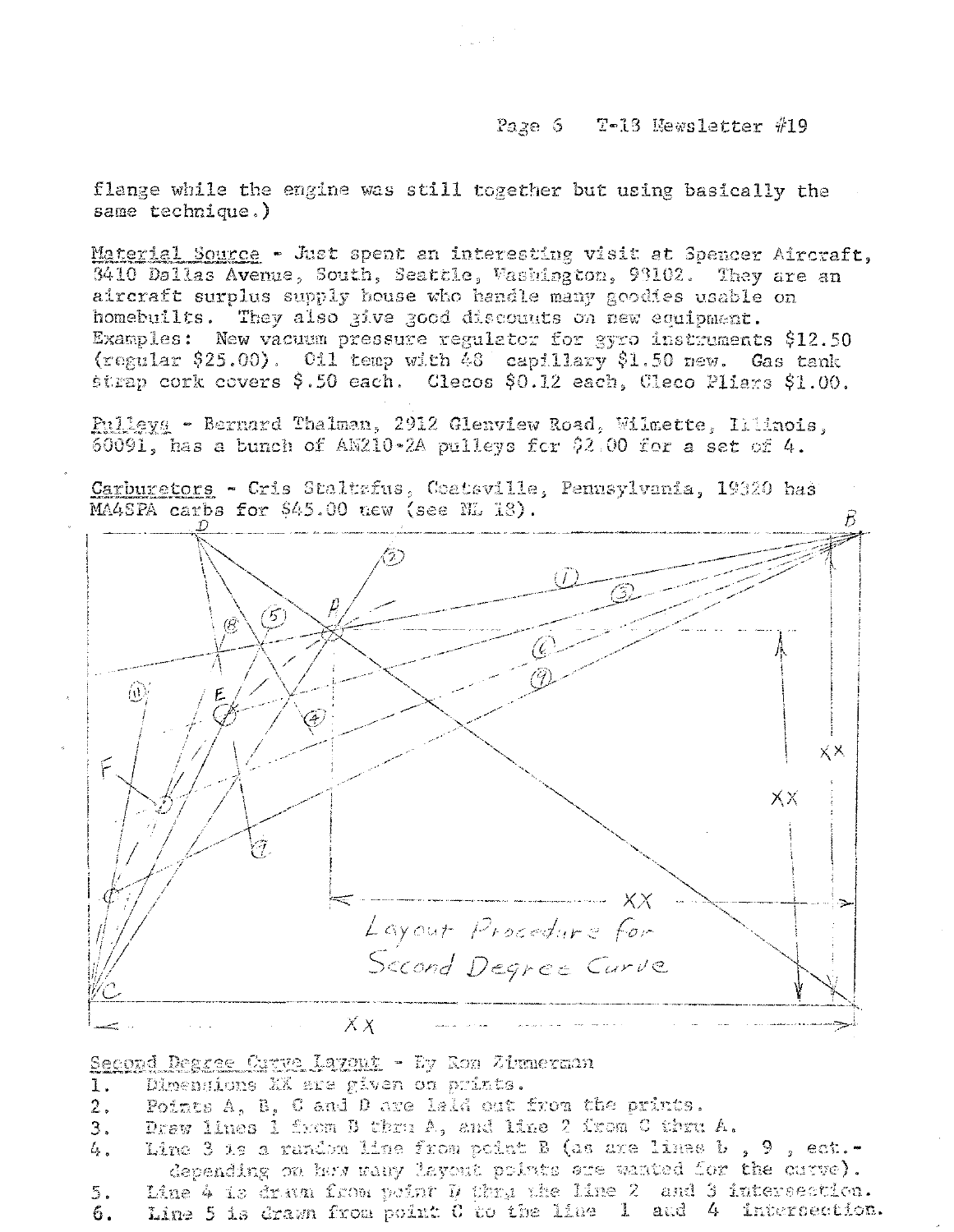gale on the second person for several suitable community of sense and enterpretation

 $\label{eq:2} \begin{split} \mathcal{A} &= \frac{1}{2} \left[ \frac{1}{2} \frac{1}{\sqrt{2}} \mathcal{A} \right] \mathcal{A} \, , \end{split}$ 

计字形 a dan geleng dan diturutkan dan dialektua dan berasal dari dalam kemudian dan berasal dari dalam kemudian dan<br>Sebagai dan dialektua dan dialektua dan berasal dan berasal dan berasal dan berasal dan berasal dan berasal da  $\sim 10^6$ 

| $\mathcal{L}(\mathcal{L}(\mathcal{L}(\mathcal{L}(\mathcal{L}(\mathcal{L}(\mathcal{L}(\mathcal{L}(\mathcal{L}(\mathcal{L}(\mathcal{L}(\mathcal{L}(\mathcal{L}(\mathcal{L}(\mathcal{L}(\mathcal{L}(\mathcal{L}(\mathcal{L}(\mathcal{L}(\mathcal{L}(\mathcal{L}(\mathcal{L}(\mathcal{L}(\mathcal{L}(\mathcal{L}(\mathcal{L}(\mathcal{L}(\mathcal{L}(\mathcal{L}(\mathcal{L}(\mathcal{L}(\mathcal{L}(\mathcal{L}(\mathcal{L}(\mathcal{L}(\mathcal{L}(\mathcal{$ |  | $\label{eq:2.1} \mathcal{N}_{\rm eff} = \frac{1}{2} \sum_{i=1}^{2} \frac{1}{2} \sum_{i=1}^{2} \frac{1}{2} \sum_{i=1}^{2} \frac{1}{2} \sum_{i=1}^{2} \frac{1}{2} \sum_{i=1}^{2} \frac{1}{2} \sum_{i=1}^{2} \frac{1}{2} \sum_{i=1}^{2} \frac{1}{2} \sum_{i=1}^{2} \frac{1}{2} \sum_{i=1}^{2} \frac{1}{2} \sum_{i=1}^{2} \frac{1}{2} \sum_{i=1}^{2} \frac{1}{2} \sum_{i=1$ |
|-------------------------------------------------------------------------------------------------------------------------------------------------------------------------------------------------------------------------------------------------------------------------------------------------------------------------------------------------------------------------------------------------------------------------------------------------------------|--|-------------------------------------------------------------------------------------------------------------------------------------------------------------------------------------------------------------------------------------------------------------------------------------------------------------------------------------------------------------------------|

 $\mathcal{L}(\mathcal{L}(\mathcal{L}(\mathcal{L}(\mathcal{L}(\mathcal{L}(\mathcal{L}(\mathcal{L}(\mathcal{L}(\mathcal{L}(\mathcal{L}(\mathcal{L}(\mathcal{L}(\mathcal{L}(\mathcal{L}(\mathcal{L}(\mathcal{L}(\mathcal{L}(\mathcal{L}(\mathcal{L}(\mathcal{L}(\mathcal{L}(\mathcal{L}(\mathcal{L}(\mathcal{L}(\mathcal{L}(\mathcal{L}(\mathcal{L}(\mathcal{L}(\mathcal{L}(\mathcal{L}(\mathcal{L}(\mathcal{L}(\mathcal{L}(\mathcal{L}(\mathcal{L}(\mathcal{$  $\mathcal{A}$  and  $\mathcal{A}$  is a subset of the set of  $\mathcal{A}$  and  $\mathcal{A}$ 

 $\mathcal{O}(\mathcal{F}^{\mathcal{A}})$  ,  $\mathcal{O}(\mathcal{F}^{\mathcal{A}})$  ,  $\mathcal{A}_\text{c}$  ,  $\mathcal{A}_\text{c}$  ,  $\mathcal{A}_\text{c}$  $\sim 10$  $\mathcal{O}(\mathbb{R}^d)$  ,  $\mathcal{O}(\mathbb{R}^d)$  ,  $\mathcal{O}(\mathbb{R}^d)$  $\frac{1}{2}$   $\frac{1}{2}$  $\mathcal{N}_{\rm eff}$  and  $\mathcal{N}_{\rm eff}$ 

 $\label{eq:2.1} \mathcal{F}_{\text{max}} = \mathcal{F}_{\text{max}} = \mathcal{F}_{\text{max}} = \mathcal{F}_{\text{max}} = \mathcal{F}_{\text{max}} = \mathcal{F}_{\text{max}} = \mathcal{F}_{\text{max}} = \mathcal{F}_{\text{max}}$ 

 $\label{eq:3} \mathcal{L}_{\mathcal{A}}(\mathcal{A}) = \mathcal{L}_{\mathcal{A}}(\mathcal{A}) = \mathcal{L}_{\mathcal{A}}(\mathcal{A}) = \mathcal{L}_{\mathcal{A}}(\mathcal{A}) = \mathcal{L}_{\mathcal{A}}(\mathcal{A})$  $\sqrt{1/2}$  ,  $\sqrt{1/2}$ 

 $\lambda_{\rm c}$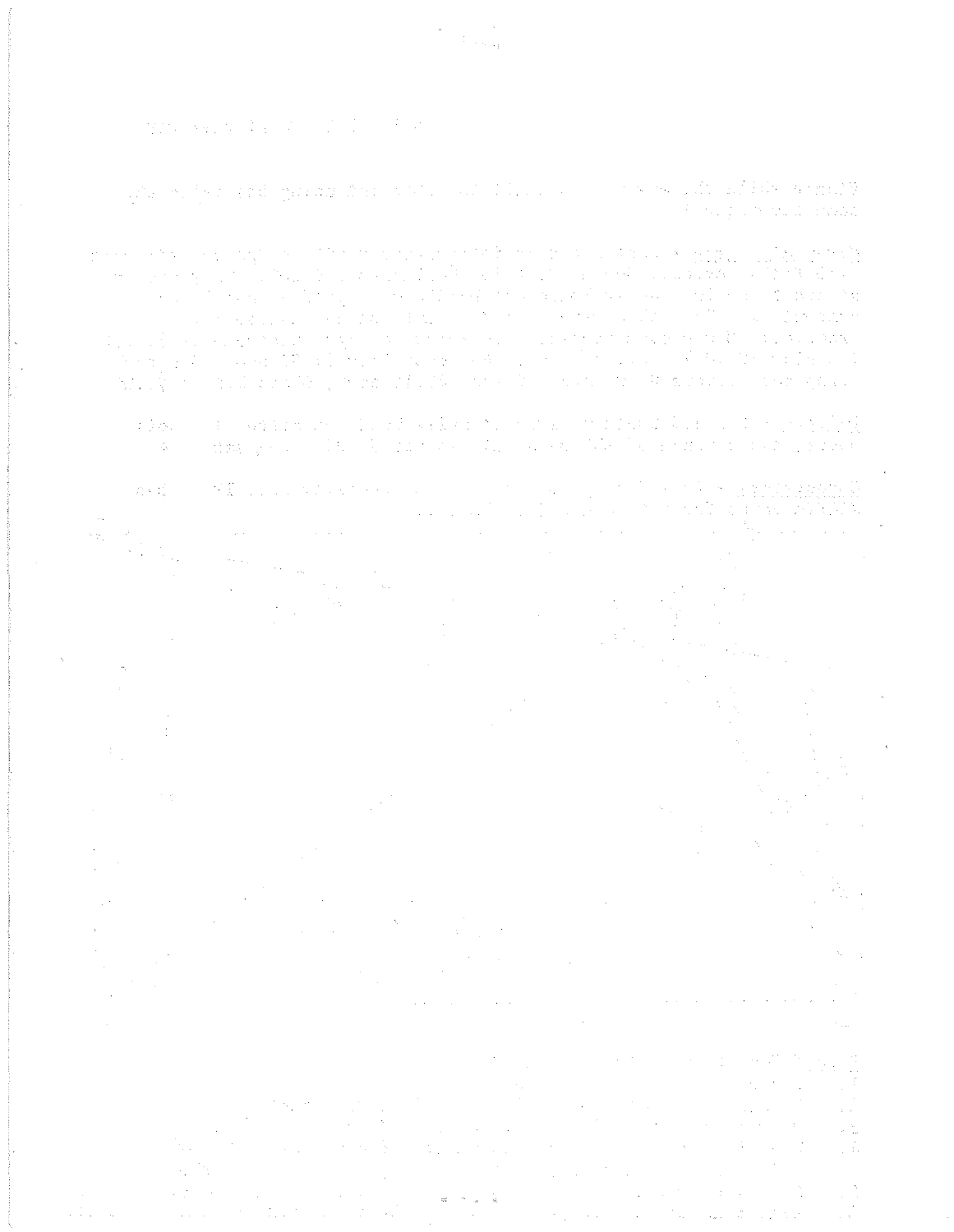# Page  $7 - T - 13$  Newsletter #19

Sport Aero - Kent Hegus is now assistant to the vice president at Aero Commander and wands to sell out Sport Aero. His inventory is worth \$5800 and he will soll out for \$2900. Whoever buys him out should have \$1000 more for operating capital and 1200-1600 square feet of floor space. Gore hope someone takes over this business because he has done a great service to the T-18 builders as well as builders of other aircraft. He is not taking any new orders. 2410 Greeenwood Drive, Albany Georgia is his address.

 $\label{eq:1} \delta_{\alpha\beta} = \delta_{\alpha\beta}$ 

Kits - After each newsletter I receive enough kit orders to get a quantity discount. The only problem is that one person usually misses the boat and then has to wait until the next order which usually doest't come until after the next newsletter. So, we now have a new deal worked out with the dealer whereby I can send him orders for any number of kits. He will ship the sheet immediately but hold the tubing orders until he collects 5. The price is higher for this deal<br>but more convenient for everyone. I would like to emphasize that I make no money on these deals. I simply collect the checks and forward to Whitehead Metals as a favor to you. Each mass order usually costs me or John Shinn a half dozen phone calls and a dozen letters before final billing is in and the books straightened out.

The kit prices listed below are based on current prices and estimated weights. Your final billing will be based on prices as of date of order and on the actual weight of your metal. For some reason the kits always end up costing  $\frac{5}{9}5$  to  $\$10$  more so I have to send out bills and collect the balance. So far, I've only been stuck by two persons. Shipping charges vary, but have usually been under \$20. The latest prices are: Partial Kit \$260. Complete Kit \$335.

Partial Kit - Aluminum sheet and tubing:

| Sheets        | Size   | $T$ <i>vpe</i> . | Tubing | Size                 | Type   |
|---------------|--------|------------------|--------|----------------------|--------|
| $\frac{1}{2}$ | .020   | 2024T3           | 36 řt. | 3/4x.035             | 6961T6 |
| $\mathbf{I}$  | $-025$ | 606174           | 24 St. | 1/2x.035             | 2024T3 |
| Q             | -025   | 202433           | 12 ft. | $1^{11} \times .035$ | 6061T5 |
|               | $-032$ | 202473           | 12 ft. | $2^n$ x.049          | 2024T3 |
| Ĩ.            | -032   | 606114           |        |                      |        |

Complete Kit - Above plus the following:

| $\mathbf{I}$ |                |  | .040 2024T3 12 ft. $2$ <sup>n</sup> x.033 2024T3 |  |
|--------------|----------------|--|--------------------------------------------------|--|
|              | $040 - 605174$ |  |                                                  |  |

Second Degree Curve Lavout - continued

Curve reference point E is the line 3 and 5 intersection.  $\mathcal{T}$ .

- Line 6 is a random line from point B. 8.
- 9. Line 7 is drewn from point D thru line 2 and 6 intersection.

10. Line 3 is drawn from point C to line 1 and 7 intersection.

11. Curve reference point F is the line 6 and 8 intersention. Additional points are located by repeating the previous 4 steps.  $12.$ 

The curve reference points are connected with a 'splined curve". 13.